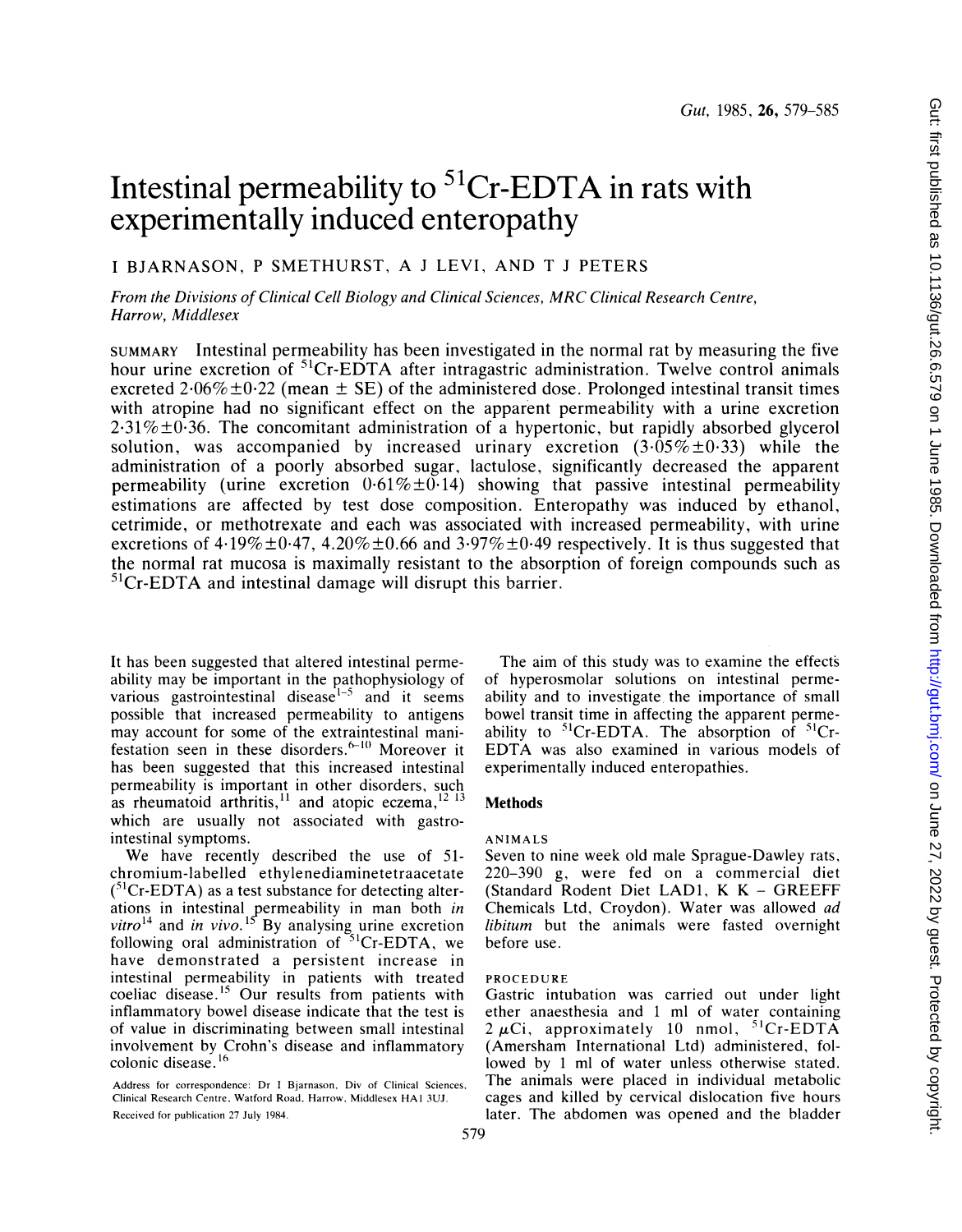emptied by puncture. The urine obtained  $(<0.2$ ml) was mixed with that excreted during the five hour test period. The caecum was tied off with double ligatures. The small intestine was removed gently and double ligatures placed at the oesophago-gastric junction, the pylorus and 20 cm distal to the pylorus. The stomach, proximal, and distal small bowel, caecum and colon were removed. The different parts of intestine, faeces and urine were placed in a 25 ml container and disinfectant (Chloros<sup>k</sup>, Womersley Boome Chemicals Ltd, Essex, UK) added up to 25 ml. Each sample was placed centrally between two detectors, set at minimal separation, in a high resolution bulk sample counter<sup>17</sup> and counted for 100 sec. The minimum detectable activity was 0 01% of the administered dose. The residual carcases were counted in the same counter at minimal possible detector separation.

## HISTOLOGICAL ASSESSMENT

A sample was taken from each animal <sup>2</sup> and <sup>20</sup> cm distal to the pylorus and fixed in 10% formalin, embedded in wax and stained with haematoxilin and eosin for histological assessment  $(4 \mu m)$ sections). All samples were coded and randomly assessed. Morphometric analysis was performed by computer-aided microscopy (Magiscan).'8 Mucosal height was measured as the distance from the muscularis mucosa to the tip of a well-orientated villus and crypt depth as the distance between the basement membrane at the base of the crypts to the open 'mouth' of the crypt. Ten measurements of mucosal height and crypt depth were performed on each sample.

## TRANSIT TIME ALTERATION

Intestinal transit was delayed by the subcutaneous administration of atropine 25 mg/kg body weight (Antigen Ltd, Roscrea, Ireland) immediately before administration of the <sup>51</sup>Cr-EDTA.

## STUDIES WITH HYPEROSMOLAR SOLUTIONS

Six rats in each group were given either a 1500 mosm/l solution of glycerol or 500 mosm/l of lactulose (Sigma Ltd) with the 1 ml  ${}^{51}$ Cr-EDTA and in the subsequent <sup>1</sup> ml wash.

## EXPERIMENTAL ENTEROPATHY Ethanol

Seven week old rats were allowed food from 10 am to 6 pm, six days a week and ad libitum on the seventh. Each morning 2 ml of  $40\%$  (v/v) ethanol was administered intragastically. Permeability studies were carried out on the 15th day after the animals had been in this regime for two weeks. No

alcohol was administered on the day of study or the previous day.

## Detergent

Six rats received 20 mg alkyltrimethylammonium bromide (cetrimide, Sigma Ltd) in addition to the test solution to investigate the effect of a strong detergent on intestinal permeability.<sup>19</sup>

## Methotrexate

Intestinal damage was produced in six rats by the subcutaneous administration of methotrexate (Sigma Ltd) 25 mg/kg body weight.  ${}^{51}Cr$ -EDTA permeability studies were performed 72 hours later when the small intestinal morphological alterations are at its maximum.<sup>20</sup><sup>21</sup>

## **STATISTICS**

Wilcoxon's rank sum test was used for statistical analyses.

## Results

#### VALIDATION OF METHOD OF PERMEABILITY MEASUREMENTS

Twelve rats were given the test solution and urine collected hourly for eight and then for 16 hours. Faeces were collected over the same period. The mean hourly urine excretion was 10% of the total 24 hour urine activity for each time period up to five hours. Radioactivity appeared in the faeces seven to eight hours after administration. As the faecal activity is high and contamination of the urine inevitable at this time, a five hour collection was used. Urine passed during the five hour period contained, on average, 50% (range 39-63%) of the total 24 hour urine activity. No detectable faecal activity was found in subsequent experiments during the five hour test period.

Eight rats were given a 10-fold higher dose of 51Cr-EDTA and killed five hours later. Caecal contents were removed and homogenised by five strokes of pestle A and five strokes of pestle B in <sup>5</sup> ml of 0.15 m NaCl (four rats) or in  $15\%$  (w/v) trichloracetic acid (TCA) (four rats) in a 7 ml Dounce tissue grinder (Kontes Glass Co, Vineland, New Jersey, USA). A <sup>1</sup> ml aliquot was centrifuged at 100 000 g for 30 min in a  $10 \times 10$ angle rotor in <sup>a</sup> Superspeed 65 ultracentrifue (MSE Ltd, Crawley, Sussex, UK). The supernatant, pellet and <sup>1</sup> ml of homogenate were counted. Most (97-98%) of the radioactivity was found in the supernatant with total recoveries of 98-101%. These results show that the <sup>51</sup>Cr-EDTA complex is stable in the gastrointestinal tract as any free  $Cr^{3+}$ binds strongly to proteins<sup>22</sup> and would be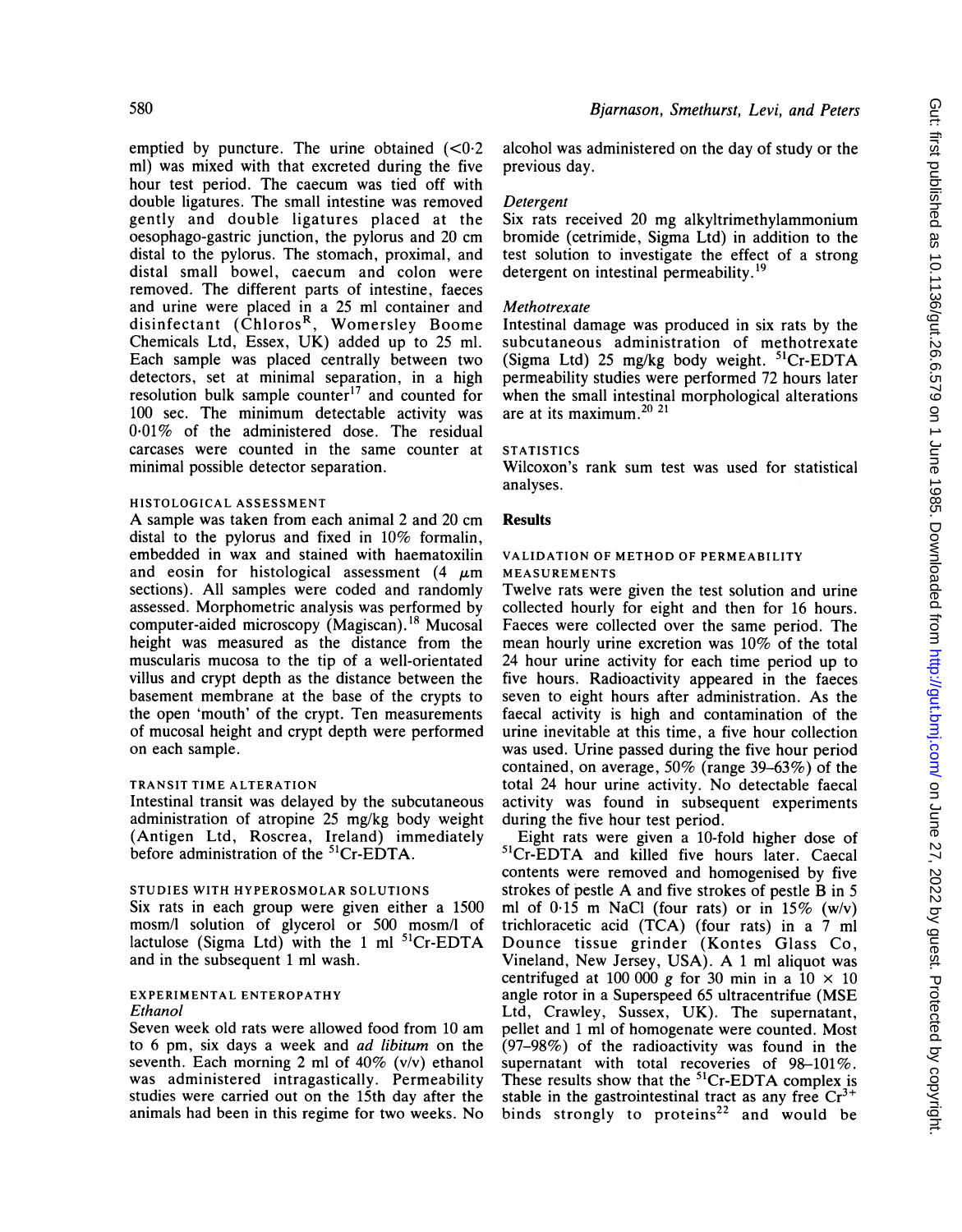precipitated by TCA. Thus binding of the test substance to intestinal contents or to mucosal tissue, which might be expected to affect absorption of <sup>51</sup>Cr-EDTA, does not occur. Urine was collected for five hours during these experiments and the mean  $(\pm SE)$  urinary excretion,  $2.27\pm0.18\%$  of the administered dose, did not differ significantly from that of the control group (Table 1). Thus the amount of EDTA used in these studies does not itself change intestinal permeability.

#### PERMEABILITY STUDIES IN EXPERIMENTAL ANIMALS

Table <sup>1</sup> shows that after five hours virtually all the 51Cr-EDTA has passed from the stomach and proximal small intestine in the 12 control animals. Approximately 10% each is found in the distal intestine and colon with 75% in the caecum. Two per cent of the test dose has been excreted in the urine with less than 0.4% in the residual carcass. Total recoveries of radioactivity in all experiments were close to 100%. Table <sup>1</sup> also shows the mean  $(\pm SE)$  percentage urine excretion of <sup>51</sup>Cr-EDTA in the various animal groups together with the amount of  ${}^{51}Cr$ -EDTA in each segment of intestine which reflects gastric emptying and intestinal transit times.

#### EFFECTS OF ALTERATION IN GASTROINTESTINAL TRANSIT TIME

Atropine both delayed gastic emptying and prolonged intestinal transit time (Table 1). No morphological changes were observed in the proximal small intestine and the five hour urine excretion and residual carcass radioactivity were unaffected.

EFFECTS OF HYPEROSMOLAR SOLUTION

Although the glycerol and lactulose solutions were both hyperosmolar their administration with the <sup>51</sup>Cr-EDTA had opposing effects on the apparent permeability (Table 1). Glycerol, a rapidly absorbed substance, increased permeability significantly while the non-absorbable lactulose caused a significant decrease. Neither solution was associated with detectable histological effects on the small intestine and there were only minimal changes in gastric emptying or transit times. It would therefore seem that the asborption of <sup>51</sup>Cr-EDTA is in part determined by water fluxes induced by the test substances.

#### EXPERIMENTAL ENTEROPATHY Ethanol

During the two week ethanol treatment the rats failed to gain weight, (weight  $331 \pm 11$  and  $325 \pm 10$  $g$  [mean  $\pm$  SD], respectively, before and after treatment), although they did not look ill. The small bowel morphological changes consisted of slight broadening of a few villi and the occasional loss of epithelial cells from the duodenal-jejunal villus tips. Table 2 shows that there were no significant morphometric changes associated with the ethanol treatment. Gastric emptying and proximal intestinal transit was slightly delayed but mean urine excretion of <sup>51</sup>Cr-EDTA was increased twofold (Table 1) reflecting increased mucosal permeability.

## Detergent

In the duodenum the administration of cetrimide caused loss of epithelial cells from the upper third to half of the villi, exposing the stroma. Only the villus tips were affected in the jejunum. Because of

Table 1 Tissue distribution and urine excretion of  ${}^{51}Cr$ -EDTA

| Treatment<br>Group | Urine<br>excretion | Stomach           | Proximal<br>intestine | Mid and<br>distal<br>intestine | Caecum          | Colon            | Carcase          | Total<br>recoveries |
|--------------------|--------------------|-------------------|-----------------------|--------------------------------|-----------------|------------------|------------------|---------------------|
| Controls           | $2.06 \pm 0.22$    | $0.17 \pm 0.12$   | $0.04 \pm 0.02$       | $11.20 \pm 4.00$               | $76.8 + 4.0$    | $9.25 \pm 3.73$  | $0.36 \pm 0.08$  | $99.8 \pm 2.2$      |
| Atropine           | $2.31 \pm 0.36$    | $3.15 \pm 1.36$   | $0.84 \pm 0.35*$      | $35.20 \pm 7.30$               | $56.2 + 7.2 +$  | $5.21 \pm 1.31$  | $0.17 \pm 0.05$  | $103.0 \pm 4.0$     |
| Glycerol           | $3.05 \pm 0.33*$   | $0.84 \pm 0.44$   | $0.22 \pm 0.13$       | $12.00 + 4.20$                 | $77.7 \pm 6.2$  | $5.61 \pm 3.08$  | $0.41 \pm 0.06$  | $99.9 + 4.4$        |
| Lactulose          | $0.61 \pm 0.14$ +  | $1.03 \pm 0.82$   | $0.23 \pm 0.17$       | $7.82 \pm 1.80$                | $85.8 \pm 5.1$  | $8.21 \pm 2.80$  | $0.33 \pm 0.15$  | $104.0 \pm 1.0$     |
| Ethanol            | $4.19 \pm 0.47$    | $1.06 \pm 0.38$ † | $0.41 \pm 0.10 +$     | $6.20 \pm 2.26$                | $82.5 \pm 3.4$  | $8.90 \pm 3.28$  | $0.39 \pm 0.09$  | $103.0 \pm 2.0$     |
| Cetrimide          | $4.20 \pm 0.66$ †  | $4.38 \pm 0.58$ + | $1.21 \pm 0.38$ +     | $17.10 \pm 2.90$               | $57.3 \pm 4.7*$ | $11.80 \pm 2.90$ | $1.44 \pm 0.55*$ | $97.4 \pm 3.7$      |
| Methotrexate       | $3.97 \pm 0.49$ †  | $12.27 + 4.38 +$  | $1.08 + 0.36 +$       | $5.72 \pm 2.16$                | $71.5 + 4.4$    | $10.10 \pm 3.80$ | $0.81 \pm 0.43$  | $105.0 \pm 2.0$     |

Mean ( $\pm$ SE)% urine excretion, intestinal distribution and total recoveries of <sup>51</sup>Cr-EDTA 5 hours after intragastric administration. There were <sup>12</sup> rats in the control group and <sup>6</sup> in each of the others. Dosage and route of administration is described in text. No activity was found in faeces passed during the test.

\* differed significantly from controls (p<0.05)

 $\dagger$  differed significantly from controls ( $p<0.01$ )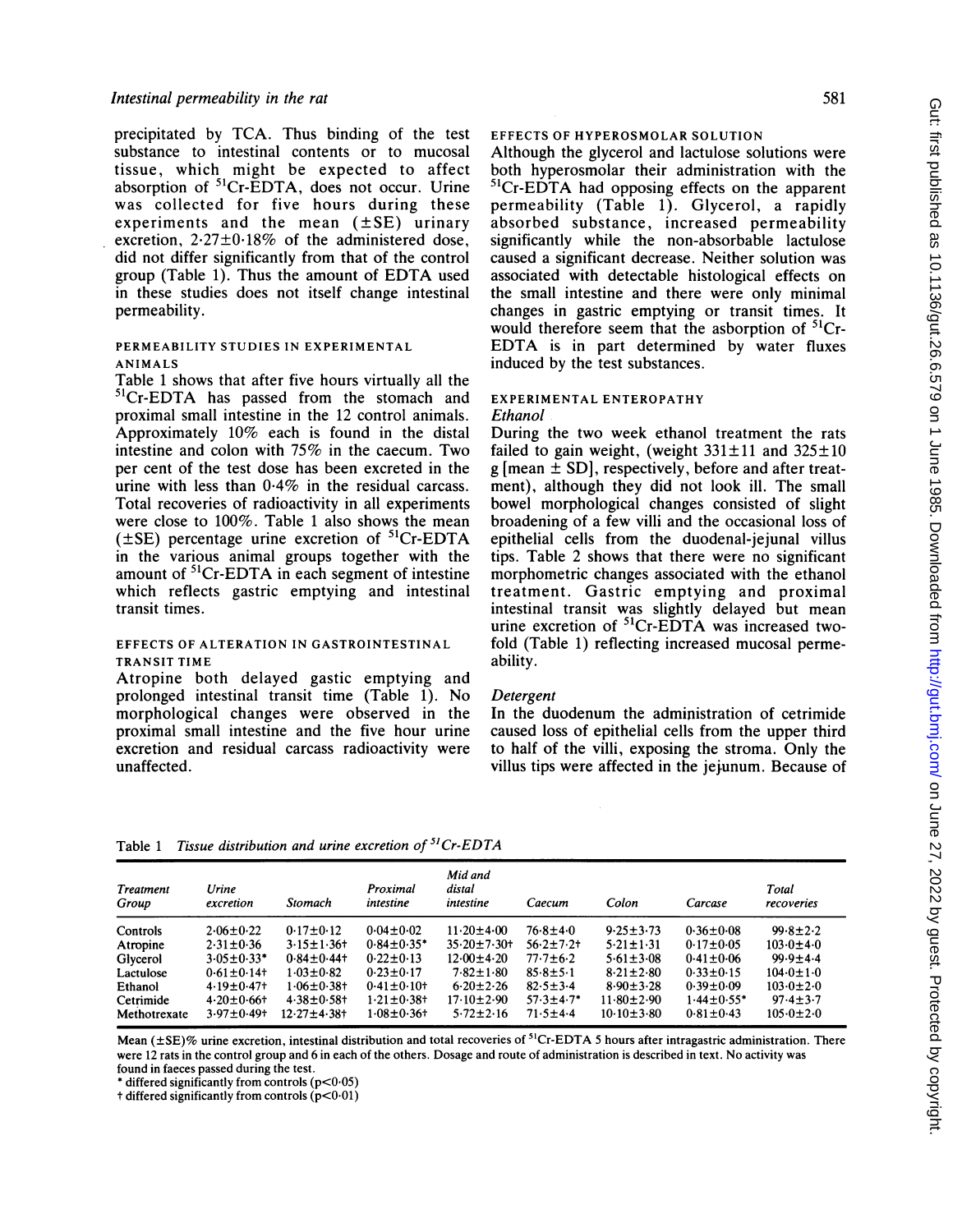|                  | Duodenum                 |                         | Jejunum                  |                         |  |
|------------------|--------------------------|-------------------------|--------------------------|-------------------------|--|
|                  | Mucosal height $(\mu m)$ | Crypt depth $(\mu m)^*$ | Mucosal height $(\mu m)$ | Crypt depth $(\mu m)^*$ |  |
| Controls (12)    | $808 + 38$               | $219 \pm 12$            | $657 \pm 32$             | $185 \pm 8$             |  |
| Alcohol (6)      | $891 \pm 28$             | $228 + 7$               | $723 \pm 37$             | $194 + 9$               |  |
| Cetrimide (6)    | —†                       | $246 + 9$               | $764 + 78$               | $184 \pm 12$            |  |
| Methotrexate (6) | $719 + 50$               | $365 \pm 45$            | $656 \pm 146$            | $298 \pm 281$           |  |

Table 2 Morphometric analysis of jejunum

Values are mean (±SE) with number of animals shown between parentheses

\* Crypt depth measurements were made as described in text except in methotrexate treated rats where longitudinal cuts were not achieved because of proliferative activity. In these animals crypt depth was measured as the distance from the crypt 'mouth' to the base-

ment membrane of the deepest cross cut section of a crypt straight below

t Measurement not possible because of distorted architecture

 $\ddagger$  Significantly greater than controls,  $p<0.01$ .

the distorted architecture estimations of mucosal heights in duodenal samples were not possible but crypt depths did not differ from that of control animals (Table 2). Gastric emptying was prolonged and transit times were delayed throughout the small intestine though this was less than that seen after atropine. The increased urine excretion of  ${}^{51}Cr$ -EDTA (Table 1) was markedly increased in spite of increased radioactivity in the carcass.

## Methotrexate

All rats passed loose stools. Table 2 shows that crypt depth was significantly increased in the methotrexate-treated rats. Mucosal height did not differ significantly from controls although four of the six rats treated with methotrexate had the lowest values. The duodenal enterocyte cytoplasm was vacuolated with slight nuclear irregularity. The crypt architecture was most distorted with crowding of crypts. The vast majority were cut in crosssections suggesting an increased complexity due to crypt cell proliferation. The crypt cells were enlarged with large and prominent nuclei but with loss of nuclear polarity. Occasional mitoses were noted and apoptotic bodies were present in the upper half of the crypts. Polymorphs were prominent in the lamina propria and occasional crypt abscesses were noted. The jejunal mucosae showed similar but less severe change. Gastric emptying and to a lesser extent intestinal transit were significantly delayed (Table 1). Urine excretion of  ${}^{51}Cr$ -EDTA was significantly greater than that of control animals.

## Discussion

Urine excretion of <sup>51</sup>Cr-EDTA was most rapid in the first five hours after adminstration to the normal rat. At this time most of the <sup>51</sup>Cr-EDTA had reached the large intestine. Despite low

carcass activity substantial amounts of  ${}^{51}Cr$ -EDTA appear in the urine over the next 19 hours indicating that the complex is absorbed throughout the gastrointestinal tract. This is in agreement with Lokken<sup>23</sup> who investigated the absorption of  ${}^{51}Cr$ -EDTA in ligated parts of the rat gastrointestinal tract. While there was negligible absorption from the stomach, significant amounts were absorbed by the duodenal mucosae, declining progressively down the intestinal tract.<sup>23</sup>

Disodium EDTA has been shown to alter intestinal permeability in the rat<sup>24 25</sup> possibly by chelating  $Ca^{2+}$ , essential for cell-cell adhesion, or by the direct toxicity of Ca-EDTA.<sup>26</sup> <sup>27</sup> Ca<sup>2+</sup>  $-Cr^{3+}$ exchange seems however highly unlikely because the stability constant of <sup>51</sup>Cr-EDTA (10<sup>23</sup>) is  $10^{12}$ times larger than that of Ca-EDTA  $(10^{11})$ .<sup>28</sup> Furthermore, the amount of EDTA used in our experiments is only 30 nmol compared with concentrations of <sup>250</sup> mM required to consistently alter permeability in the experimental animal.<sup>24 25</sup> A 10-fold increase in the amount of  $^{51}$ Cr-EDTA had no effect on the percent urine excretion and therefore intestinal permeability was presumably unaltered.

The absorption of  ${}^{51}Cr$ -EDTA is enhanced by the simultaneous administration of a hyperosmolar solution of glycerol in contrast with the reduced absorption when given in a solution of lactulose. Both substances cause an initial shift of water into the lumen to preserve intraluminal isotonicity. Glycerol is, however, rapidly absorbed with concomitant water reabsorption. Lactulose is essentially non-absorbable maintaining its osmotic effect, and thus reabsorption of water does not occur.<sup>29</sup> The altered absorption of  ${}^{51}Cr$ -EDTA is probably due to a number of factors including changes in the concentration and effective mucosal contract time but it suggests that water and  ${}^{51}Cr$ -EDTA shares, at least partially, <sup>a</sup> common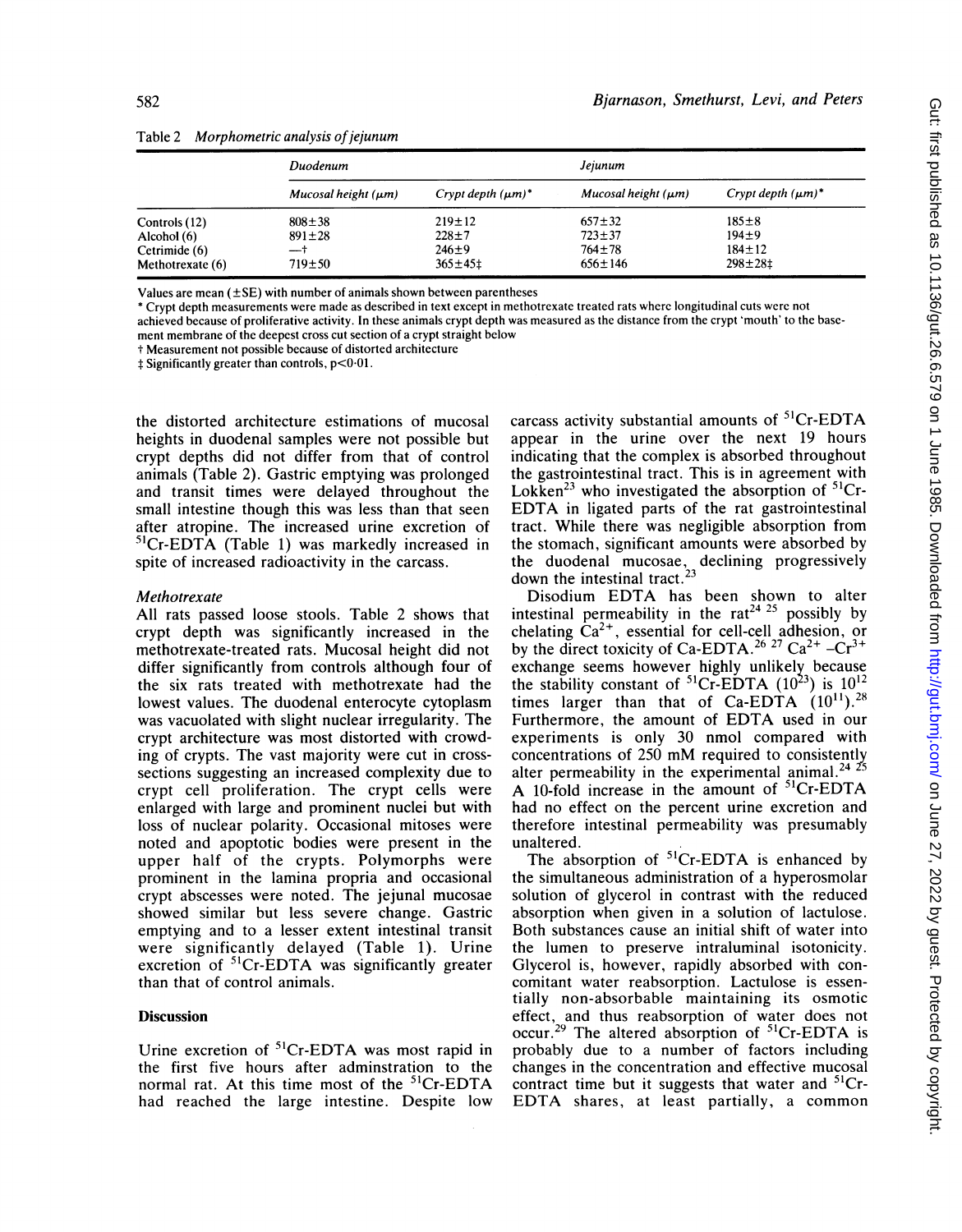absorption path. It is therefore possible that enhanced serosal to mucosal water flux could account for the decreased absorption of 51Cr-EDTA when given with lactulose. The results are in agreement with those of other workers who have shown that hyperosmolar solutions of absorbable substances cause widening of intercellular junctional spaces<sup>30,32</sup> and increased permeability in many other epithelia.<sup>33-34</sup> Furthermore, similar permeability changes have been reported in man and it has been suggested that hyperosmolarity may contribute to increased absorption of antigens and carcinogens which are probably largely excluded from absorption under normal circumstances.<sup>1</sup> <sup>35</sup> <sup>36</sup>

Ethanol, cetrimide and methotrexate administration all resulted in loss of gastrointestinal integrity as shown by the increased absorption of  ${}^{51}Cr$ -EDTA. This implies that the normal mucosa is maximally resistant to the absorption of <sup>51</sup>Cr-EDTA. Certainly in man the occurrence of antibodies to dietary antigens is evident in disorders affecting the small bowel $37$  which could be attributable to increased permeability as well as maldigestion of antigens and changes in immunological surveillance.

Decreases of jejunal villus height has been described in rats fed for four weeks on a liquid ethanol.<sup>38</sup> We, however, found no significant morphometric changes in intestinal samples from ethanol-treated rats which is in agreement with the results of Worthington et  $al$ ,<sup>39</sup> who likewise administered ethanol by a single daily dose. Electron microscopic changes are however observed and permeability to horseradish peroxidase is increased by ethanol, possibly because of disruption of intercellular junctions.  $39-41$ These changes are reflected in man by defects of permeability to various test substances.  $42-43$  It seems possible that such alterations could in part accelerate the development of cirrhosis by allowing increased permeation of noxious compounds and possibly explain the increased incidence of certain malignancies in chronic alcoholics.<sup>44</sup>

Increasing transit times with atropine had no significant effect on the five hour excretion of radioactivity. The alterations found in the cetrimide treated rats are therefore unlikely to be of major importance in the increased urine excretion of  ${}^{51}$ Cr-EDTA seen in these rats. In comparison, results with 'non absorbable' sugars show that the absorption of disaccharides is increased to the same extent as monosaccharides.<sup>2145</sup> Thus, although their urine excretion ratio, the usual index used by these workers, does not change, it is clear that intestinal permeability is increased. These conclusions further show the difficulties in interpreting alterations in intestinal permeability based on changes in the excretion ratio of various sugars.

The crypt changes after a single injection of methotrexate had histological features of both degeneration and regeneration. These findings contrast with those Cobden et  $al<sup>21</sup>$  who used a similar procedure but found villous atrophy with hypoplastic crypts. Jeynes et  $al^{46}$  have, however, shown that crypt cell regeneration begins approximately 36 hours after methotrexate administration and our findings support this view. Intestinal permeability to  ${}^{51}$ Cr-EDTA was increased in these animals which differs from the conclusions with the sugar tests; these show a significant reduction in the absorption of both the di- and monosaccharides.<sup>21,45</sup> The reason for these differences are unclear but would seem to imply that the absorption pathways of 51Cr-EDTA differed from that of the disaccharides. Alternatively methotrexate treatment could allow small bowel bacterial overgrowth which would result in rapid degradation of the sugars and thus in the amount available for absorption. The decreased absorption could therefore erroneously be ascribed to decreased gut permeability.

In summary our results show that <sup>51</sup>Cr-EDTA is stable in the alimentary tract and that it is a convenient marker for assessing gastrointestinal permeability in the rat. Permeability estimations are dependent on test dose composition and minor alterations of gastric emptying and intestinal transit do not significantly affect the results. Experimentally-induced enteropathies were associated with increased urine excretion of 51Cr-EDTA which may reflect increased gastrointestinal permeability. Further studies using  $5^1$ Cr-EDTA in both the experimental animal and man seem indicated to clarify the importance of altered intestinal permeability in the pathogenesis of small bowel disease and the extraintestinal manifestations.

We are grateful to Dr Norman Veall for helpful discussions, Dr A Price for histological advice and Ms Rosamund Greensted for secretarial help. IB gratefully acknowledges the financial support of the Wellcome Trust.

#### References

- <sup>1</sup> Menzies IS. Absorption of intact oligosaccharide in health and disease. Biochem Socd Trans 1974; 2: 1042-7.
- 2 Menzies IS, Pounder R, Heyer S et al. Abnormal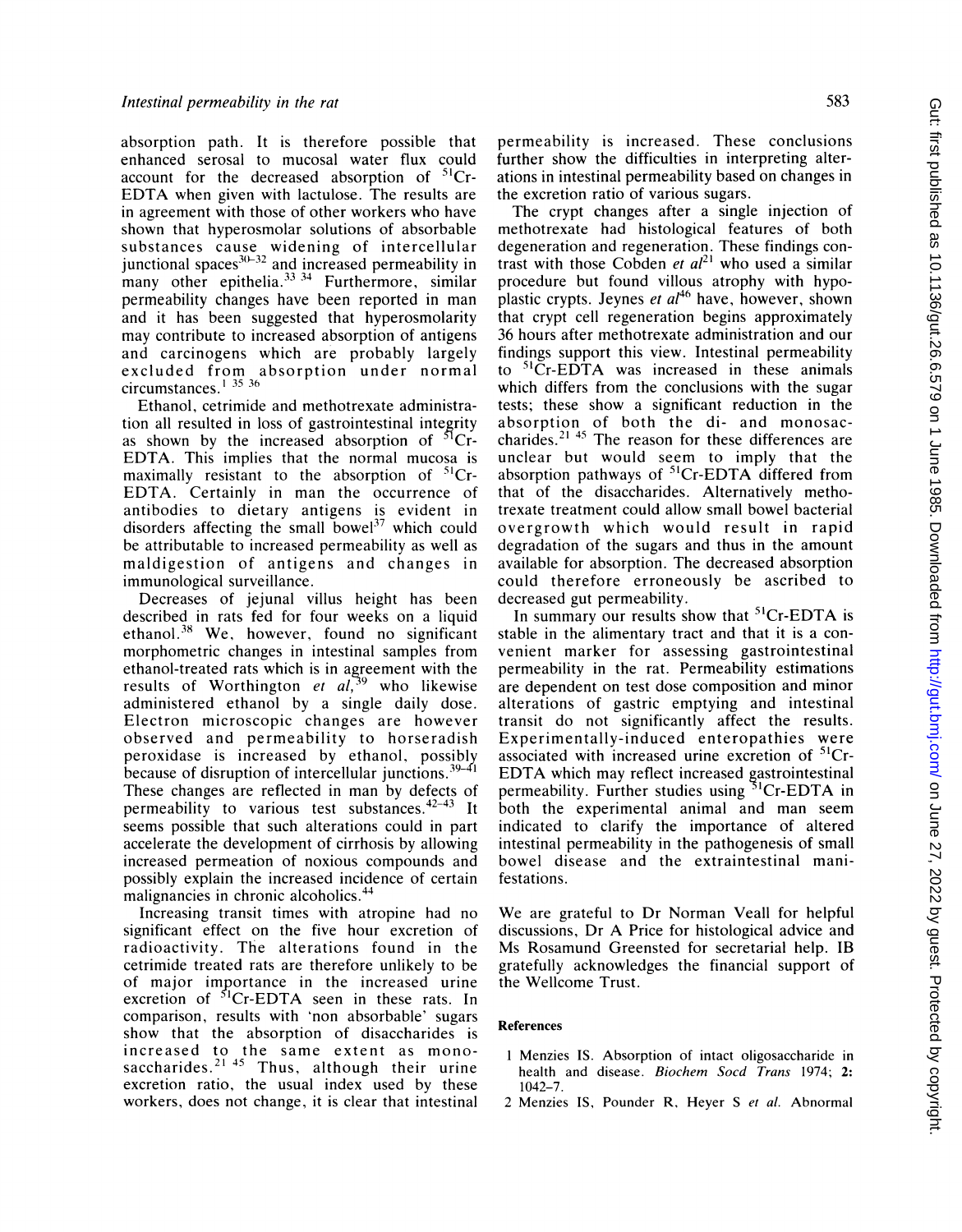intestinal permeability to sugars in villous atrophy. Lancet 1979; 2: 1107-9.

- 3 Warren S, Sommers SC. Pathology of regional ileitis and ulcerative colitis. JAMA 1954; 154: 189-93.
- 4 Ukabam SO, Clamp JR, Cooper BT. Abnormal small intestinal permeability to sugars in patients with Crohn's disease of the ileum and colon. Clin Sci 1982; 62: 21-22P.
- <sup>5</sup> Walker WA. Antigen absoption from the small intestine and gastrointestinal disease. Pediatr Clin N Am 1975; 22: 731-46.
- 6 Kern F. Extraintestinal complications. In: Kirsner JB, Shorter RG, eds. Inflammatory bowel disease. Philadelphia: Lea and Febiger, 1980: 217-40.
- 7 Jewell DP, Maclennan KP, Truelove SC. Circulating immune complexes in ulcerative colitis and Crohn's disease. Gut 1972; 13: 839-40.
- 8 Fiasse R, Lurhuma AZ, Cambiaso CL. Circulating immune complexes and disease activity in Crohn's disease. Gut 1978; 19: 611-7.
- 9 Wands JR, Lamont JT, Mann E, Isselbacher K. Arthritis associated with intestinal bypass procedure for morbid obesity. Complement activation and character of circulating cyroprotein. N Engl <sup>J</sup> Med 1976; 294: 121-4.
- <sup>10</sup> Walker WA, Isselbacher KJ. Uptake and transport of macromolecules by the intestine. Possible role in clinical disorders. Gastroenterology 1974; 67: 531-50.
- <sup>11</sup> Sundqvist T, Lindstrom F, Magnusson KE, Skoldstam L, Stjernstrom I, Tageson C. Influence of fasting on intestinal permeability and disease activity in patients with rheumatoid arthritis. Scand J Rheumatol 1982; 11: 33-8.
- 12 Atherton DJ. Allergy and atopic eczema II. Clin Exp Dermatol 1981; 6: 317-25.
- <sup>13</sup> Jackson PG, Baker RWR, Lessoff MH, Ferrett J, Macdonald DM. Intestinal permeability in patients with eczema and food allergy. Lancet 1981; 1: 1285-6.
- 14 Bjarnason I, Peters TJ. In vitro determination of small intestinal permeability: Demonstration of a persistent defect in patients with coeliac disease. Gut 1984; 25: 145-50.
- <sup>15</sup> Bjarnason I, Peters TJ, Veall, N. A persistent defect in intestinal permeability in coeliac disease demonstrated by a <sup>51</sup>Cr-labelled EDTA absorption test. Lancet 1983; 1: 323-5.
- 16 Bjarnason I, O'Morain C, Levi AJ, Peters TJ. Absorption of <sup>51</sup>Chromium-labelled ethylenediaminetetracetate in inflammatory bowel disease. Gastroenterology 1983; 85: 318-22.
- <sup>17</sup> Cronquist AG, Mackenzie J, Smith T. A high resolution bulk sample counter with variable geometry. Int J Appl Radiat Isot 1975; 26: 89-91.
- 18 Slavin G, Sowter C, Robertson K, McDermott S, Paton K. Measurements in jejunal biopsies by computer-aided microscopy. J. Clin Pathol 1980; 33: 254-61.
- 19 Nissim JA. Reduction of intestinal absorption by a synthetic chemical. Nature 1960; 185: 222-4.
- 20 Altman GG. Changes in the mucosa of the small intestine following methotrexate administration or abdominal x-irradiation. Am <sup>J</sup> Anat. 1974; 140:

263-80.

- <sup>21</sup> Cobden I, Rothwell J, Axon ATR. Passive permeability in experimental intestinal damage in rats. Clin Sci 1981; 60: 115-8.
- 22 Rollinson CL. Problems of chromium reactions. In: Andrews GA, Kniseley RM, Wagner HN Jr, eds. Radioactive pharmaceuticals. United States of America: Atomic Energy Commission, 1966: 429-46.
- 23 Lokken P. Studies on  ${}^{51}Cr$  EDTA and its evaluation as a reference substance in gastrointestinal research. In: Norwegian Monog Med Sci. Oslo: Universitetsforlaget, 1970.
- 24 Tidball CS. Magnesium and calcium as regulators of intestinal permeability. Am J Physiol 1964;  $\overline{206}$ : 243–6.
- <sup>25</sup> Ecknauer R, Buck B, Bretig D. An experimental model for measuring intestinal permeability. Digestion 1983; 26: 24-32.
- <sup>26</sup> Ahrens FA, Aronson AL. A comparative study of the toxic effects of calcium and chromium chelates of ethylenediaminetetraacetate in the dog. Toxiocol Appl Pharmacol 1970; 18: 10-25.
- 27 Aronson AL, Rogers KM. Effects of calcium and chromium chelates of ethylenediaminetetraacetate on intestinal permeability and collagen metabolism in the rat. Toxicol Appl Pharmacol 1972; 21: 440-53.
- 28 Ringbom A. Complexation in analytical chemistry. London: Interscience Publishers, 1963.
- Fordtran JS, Rector FC, Ewton MF, Sotor N, Kinney J. Permeability characteristics of the human small intestine. J Clin Invest 1965; 44:1935-44.
- 30 Franz TJ, Galey WR, Van Bruggen JT. Further observations of asymmetrical solute movement across membranes. J Gen Physiol 1968; 51: 1-12.
- 31 Erlij D, Martinez-Palomo A. Opening of tight junctions in frog skin by hypertonic urea solutions. Membr Biol 1972; 9: 220-40.
- 32 Brightman M, Hori M, Rapoport SI, Reese TS, Westergaard E. Osmotic opening of tight junctions in cerebral endothelium. J Comp Neurol 1973; 152: 317-25.
- 33 Ussing HH. Anomalous transport of electrolytes and sucrose through isolated frog skin induced by hypertonicity of the outside bathing solution. Ann NY Acad Sci 1966; 137: 543-55.
- 34 Dobson A, Sellers AF, Gatewood VH. Dependence of Cr-EDTA absorption from the lumen on luminal osmotic pressure. Am <sup>J</sup> Physiol 1976; 231: 1595-1600.
- 35 Laker MF, Menzies IS. Increase in human intestinal permeability following injection of hypertonic solutions. J Physiol 1977; 265: 881-94.
- 36 Wheeler PG, Menzies IS, Creamer B. Effect of hyperosmolar stimuli and coeliac disease on the permeability of the human gastrointestinal tract. Clin Sci 1978; 54: 495-501.
- 37 Mike N, Haeney MR, Goodwin BJF, Barratt MEJ, Asquith P. Soya protein antibodies in man: their occurrence and possible relevance in coeliac disease. In: Coombs RRA, ed Proceedings of the second fisons food allergy workshop. Oxford; The Medical Publishing Foundation 1983: 35-8.
- 38 Baraona E, Pirola RC, Lieber CS. Small intestinal damage and changes in cell population produced by